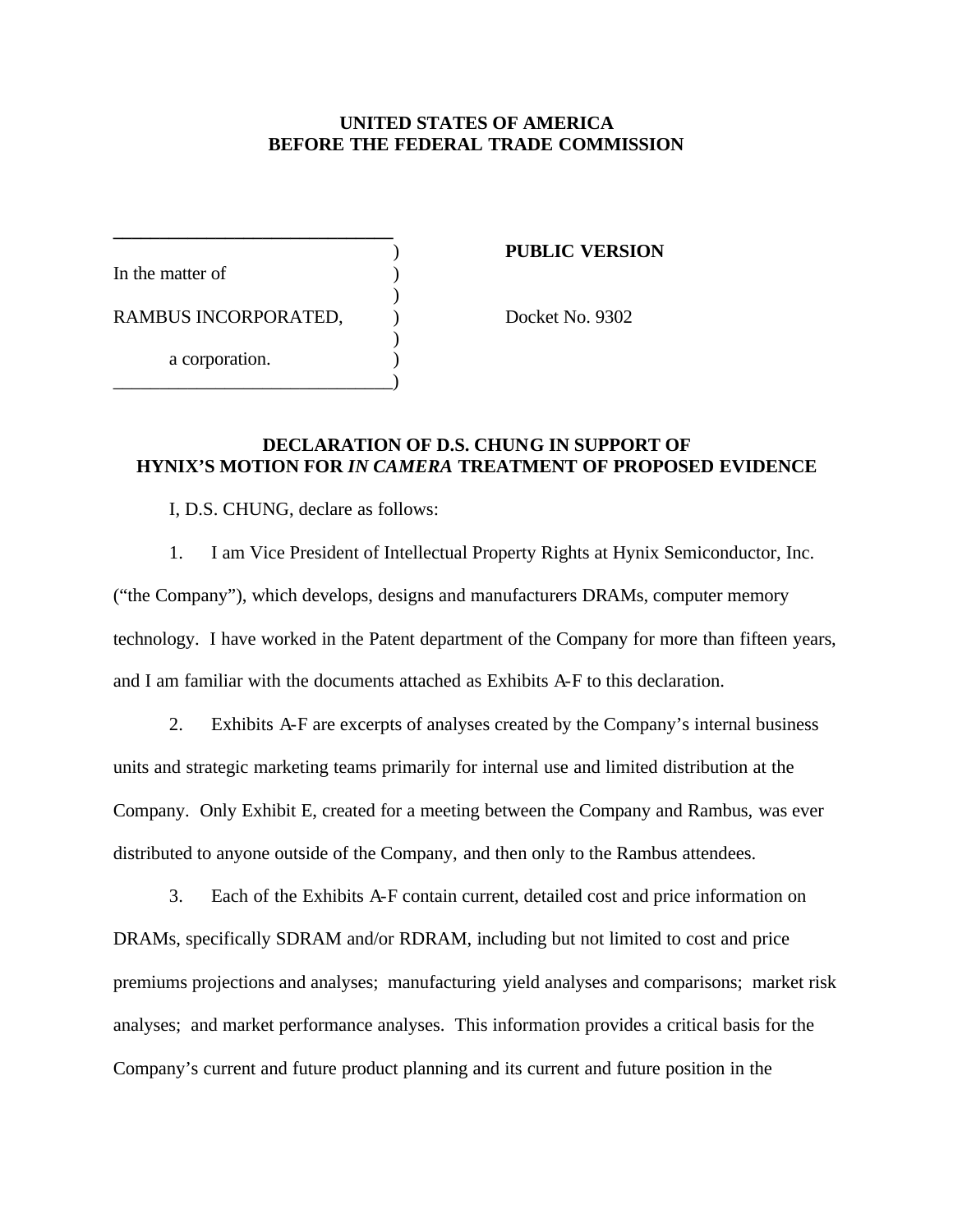marketplace vis a vis its direct competitors, other DRAM manufacturers. Because of the relative stability of certain components of this cost and price information, the information will remain of critical competitive importance for at least ten years.

4. More particularly:

a) Exhibit A (beginning bates nos. HR905\_089448), entitled *DR-DRAM Cost Premium (Vs. SDRAM)*, dated January, 12, 1999, was created by the Company's internal marketing department for an internal cost/benefit analysis of RDRAM and SDRAM production. Its distribution was limited to those persons with a "need to know" within Hynix. It sets forth with specificity the Company's price and cost premium projections for RDRAM, the Company's particularized manufacturing costs and production yields. All of the foregoing are current trade secrets and access to this information remains restricted within the Company to a "need to know basis." Furthermore, the Company's numbers and calculations contained in Exhibit A are viable today, are currently relied upon and will be relied upon in the future by the Company in conducting its business.

b) Exhibit B (beginning bates nos. HR905\_089398), entitled *Hyundai DRDRAM Project Proposal*, dated August 3, 1999, was created by the Strategic Marketing Team in the DRAM Business Unit for an internal analysis. Its distribution was limited to those persons with a "need to know" within Hynix. It contains a cost and efficiency comparison between two divisions of the Company, that includes specific yield, cost of manufacturing and cost of production numbers. All of the foregoing are current trade secrets and access to this information remains restricted within the Company to a "need to know basis." Furthermore, the Company's numbers and calculations contained in Exhibit B are viable today, are currently relied upon and will be relied upon in the future by the Company in conducting its business.

2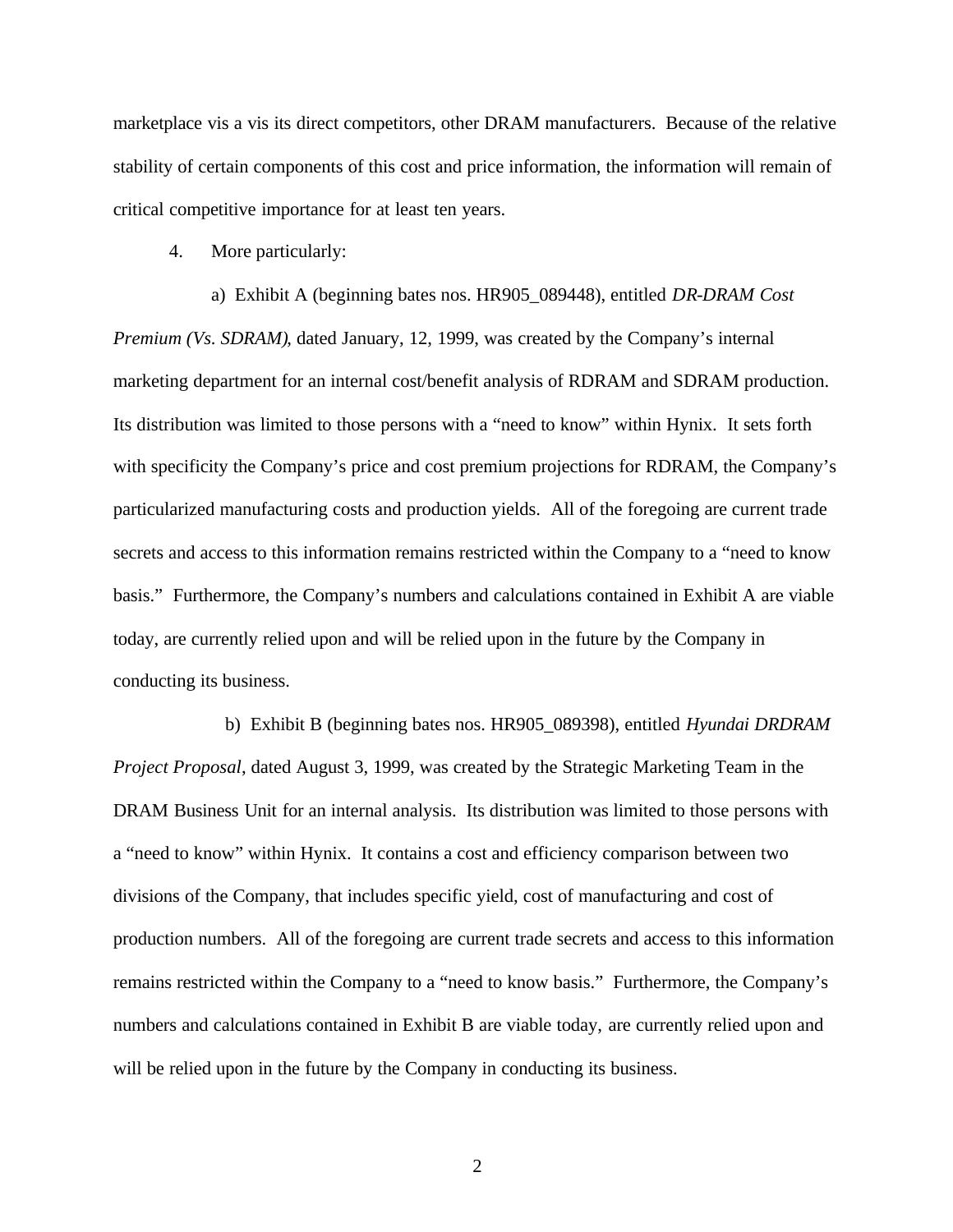c) Exhibit C (beginning bates nos. HR905\_089388), entitled *Direct RDRAM Business Updates,* dated August 16, 1999, was created by the Company's internal marketing department for internal analysis. Its distribution was limited to those persons with a "need to know" within Hynix. It contains RDRAM component and module price information developed internally by the Company. All of the foregoing information is a current trade secret and access to this information remains restricted within the company to a "need to know basis." Furthermore, the Company's numbers and calculations contained in Exhibit C are viable today, are currently relied upon and will be relied upon in the future by the Company in conducting its business.

d) Exhibit D (beginning bates nos. HR905\_089368), entitled *Rambus Meeting,*  dated May 12, 2000, was created by the Company's internal marketing department for internal analysis. Its distribution was limited to those persons with a "need to know" within Hynix. Many of these pages retain their original Korean language text; these pages generally discuss product demand and supply; the Company's plans for responding to same; and most specifically, price and cost analyses, including the Company's internal calculations. All of the foregoing information are trade secrets and access to this information remains restricted within the Company to a "need to know basis." Furthermore, the Company's numbers and calculations contained in Exhibit D are viable today, are currently relied upon and will be relied upon in the future by the Company in conducting its business.

e) Exhibit E (beginning bates nos. HR905\_089274), entitled

*Marketing/Engineering Meeting,* dated March 19, 2001, was created by the DRAM Business Unit for a restricted meeting between select representatives of the Company and Rambus. Its distribution was limited to the attendees of that meeting. Exhibit E contains product specific cost

3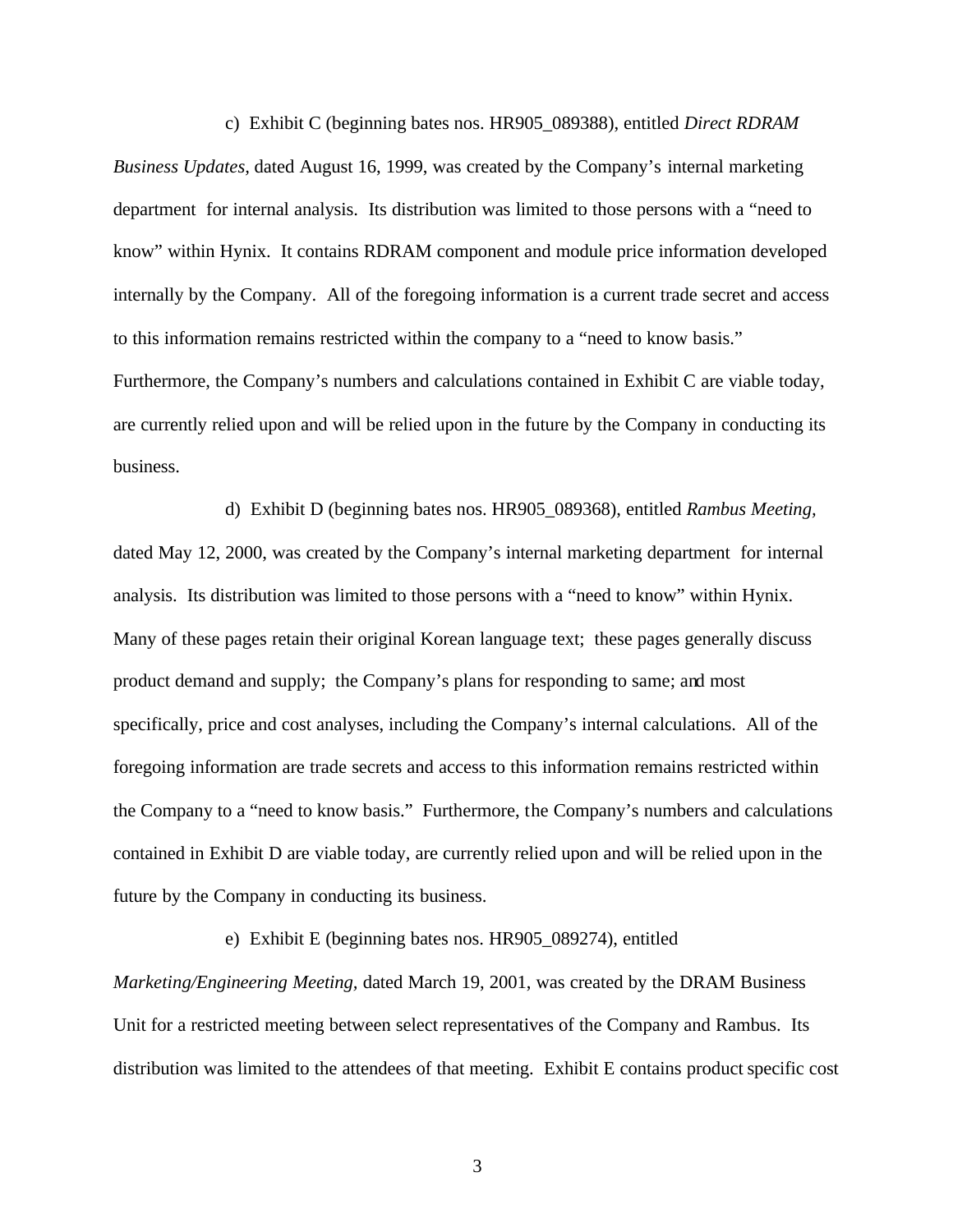and yield analyses developed by the Company. All of the foregoing are current trade secrets and access to this information remains restricted within the Company to a "need to know basis." Furthermore, the Company's numbers and calculations contained in Exhibit E are viable today, are currently relied upon and will be relied upon in the future by the Company in conducting its business.

f) Exhibit F (beginning bates nos. HR905\_089271), entitled *Rambus Review* 

*(2001)* dated March 21, 2001, was created by the DRAM Business Unit for an internal analysis. Its distribution was limited to those persons with a "need to know" within Hynix. Many of these pages retain their original Korean language text; these pages generally discuss production plans and more specifically set forth wafer revenue on a per unit basis and profit and loss by cost analysis. All of the foregoing information is a current trade secret and access to this information remains restricted within the Company to a "need to know basis". Furthermore, the Company's numbers and calculations contained in Exhibit F are viable today, are currently relied upon and will be relied upon in the future by the Company in conducting its business.

5. All of the information contained in Exhibits A-F was developed exclusively by Hynix from Hynix confidential financial and production information solely for its internal use and distribution. The only exception to the foregoing is Exhibit E, which was distributed to a limited number of Rambus meeting attendees. Under no circumstances have any of the confidential trade secrets in Exhibits A-F been disclosed to any other DRAM manufacturers, the Company's direct competitors. Furthermore, it would not be possible for our competitors to determine this information from any source other than the Company.

6. All of the information contained Exhibits A-F is based upon internal calculations and formulations of price, cost and yield information. If this information were disclosed to a

4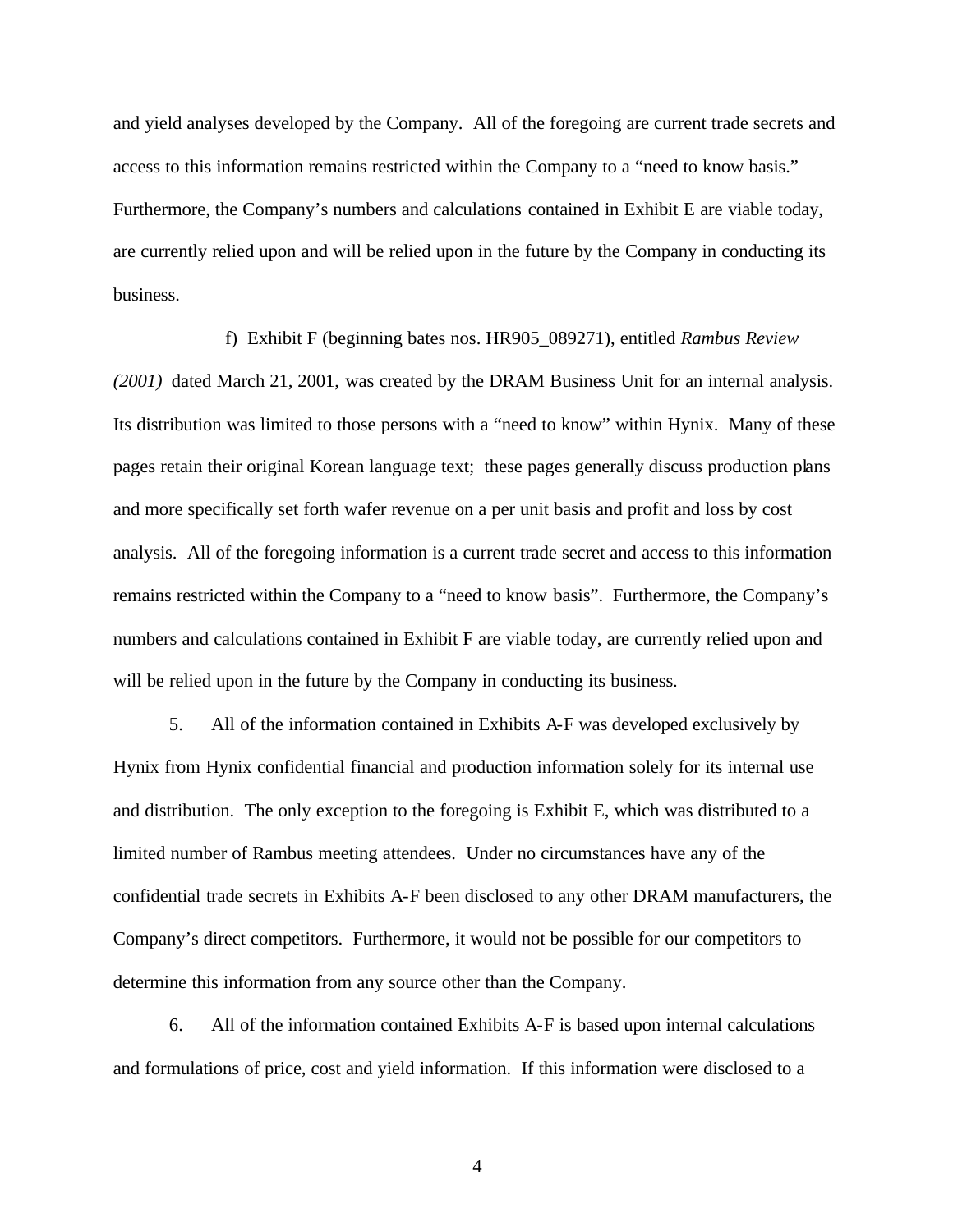competitor, that competitor would be able to exact immediate harm to the Company in the marketplace because it would know precisely the strengths and weaknesses of Hynix's internal marketing strategy. It could adjust its own strategy to exploit any vulnerabilities in, for example, Hynix's production capacities or overhead expenses.

7. I am informed and believe that the information contained in Exhibits A-F has never been distributed or otherwise made known outside of the Company, except for the meeting identified above and pursuant to the terms and conditions of the protective order in place in the Rambus litigation.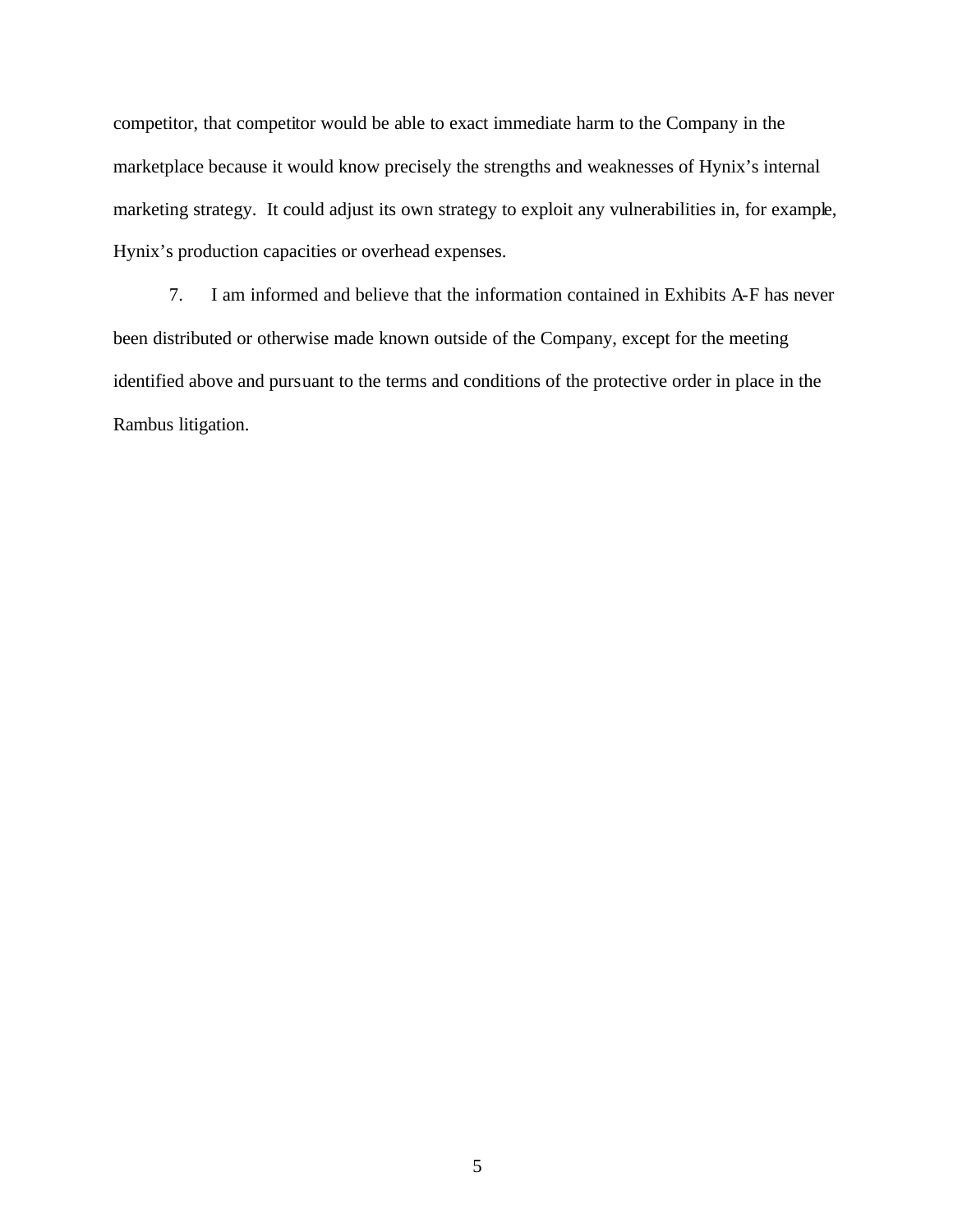I declare under penalty of perjury under the laws of the United States of America that the foregoing is true and correct. Executed this \_\_\_\_\_\_\_ day of April, 2003, in

\_\_\_\_\_\_\_\_\_\_\_\_\_\_\_\_\_\_\_\_\_\_\_\_\_\_\_.

D.S. CHUNG

\_\_\_\_\_\_\_\_\_\_\_\_\_\_\_\_\_\_\_\_\_\_\_

**SV #130229**